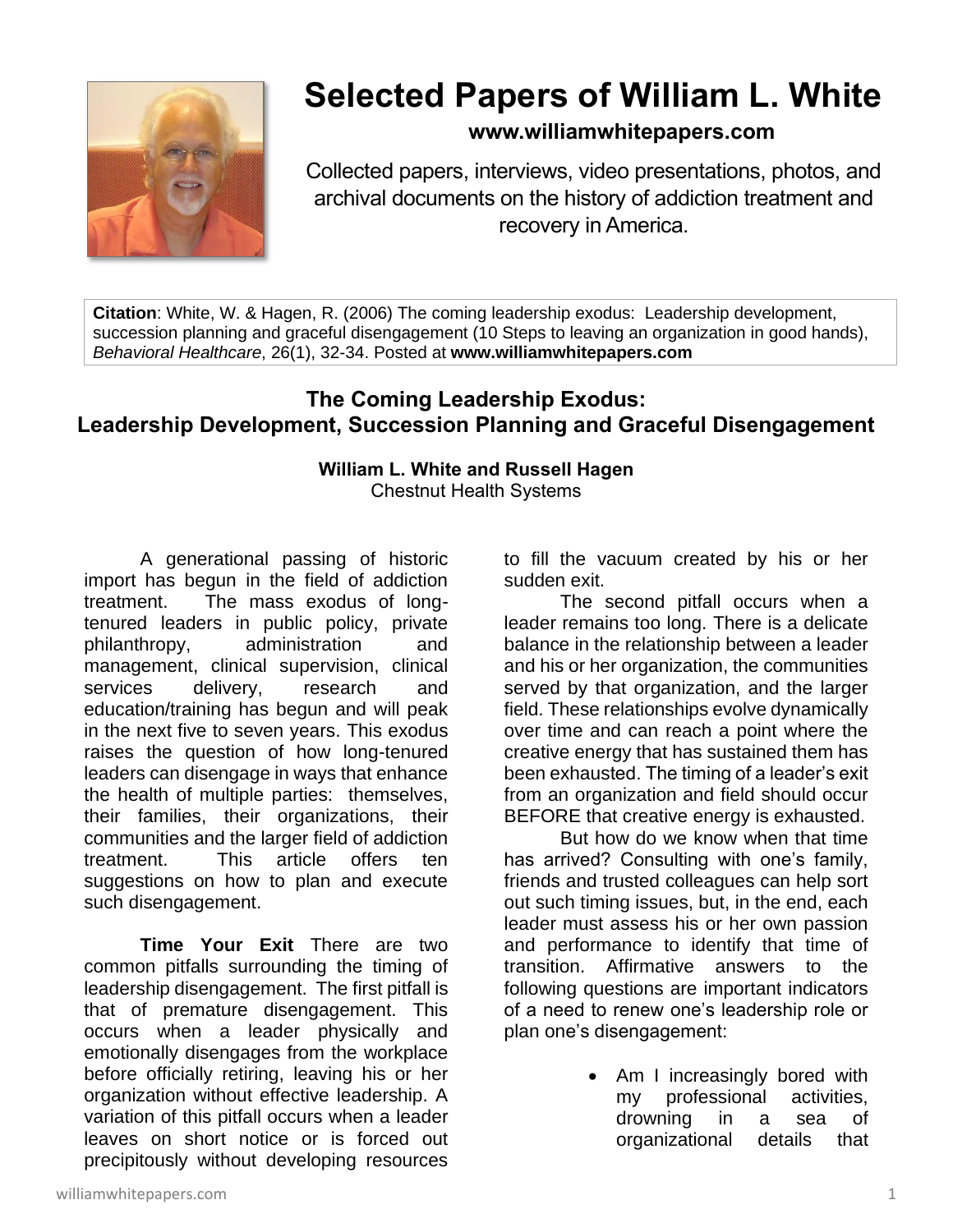have long ago lost their personal meaning to me?

- Do I feel I am no longer making a significant contribution to my organization and the field?
- Do I feel myself emotionally disengaging from my board, my managers, my staff and outside **professional** responsibilities?
- Am I spending more time as a leader looking backwards than forward?
- Am I concerned that my diminishment of physical energy or intellectual/interpersonal functioning is hurting my organization?
- Are there individuals inside or outside my organization who could provide better leadership than I am currently providing?

One of the most important things a leader can do is control the circumstances surrounding their own disengagement from active leadership.

**Deal with Leadership Transitions Openly** Leadership transitions are best processed at all levels of the organization by visibly acknowledging that: 1) leadership transitions will be occurring in the future, 2) the organization will intentionally manage these transitions through the development and recruitment of new leaders, and that 3) this is a time for aspiring leaders to prepare themselves for future leadership roles. The goal of such communications is to assure key constituents that there will be leadership continuity within the organization. This preparatory stage involves acknowledging and celebrating leaders throughout the organization, consciously and visibly anointing emerging leaders and disentangling the persona of the tenured leader from the organization. The latter is achieved by conveying that the strength of the organization is broad-based and does not reside within a single person.

**Define Leadership Transitions in Terms of Opportunity** Leadership disengagement can constitute an opportunity as well as a crisis. Such transitions provide opportunities for professional advancement and organizational renewal. There may, for example, be opportunities for acquisitions or mergers that should be considered at this time. Many organizations have not considered mergers or acquisitions out of loyalty to their long-serving leader. The major obstacle to such possibilities is often the question of what to do with two CEOs. When a leader leaves an organization, it opens the door to explore mergers or acquisitions that would not otherwise be considered.

Leadership transitions are also a time to realistically assess the strengths and weaknesses of the exiting leader and what those characteristics have meant to the life of the organization. All leaders have areas of competence and interest that get imbedded into the character of the organization. Leadership transitions are times that any imbalances can be identified and considered in the selection of new leadership. It is at such times that the board can assess the internal strengths and vulnerabilities of the organization and identify those leadership assets that are most important to the future of the organization.

The greatest opportunities in the next decade will accrue to line staff, line mangers and upper managers who have had little opportunity for upward mobility due to the low turnover in the managerial ranks. In the current exodus of leadership in the field, most organizations are not losing a single leader but a cadre of leaders. Replacing these leaders will create a ripple of opportunity within organizations and the larger field. It is important that younger members of the field are aware of this coming wave of opportunities and prepare themselves for greater professional responsibilities.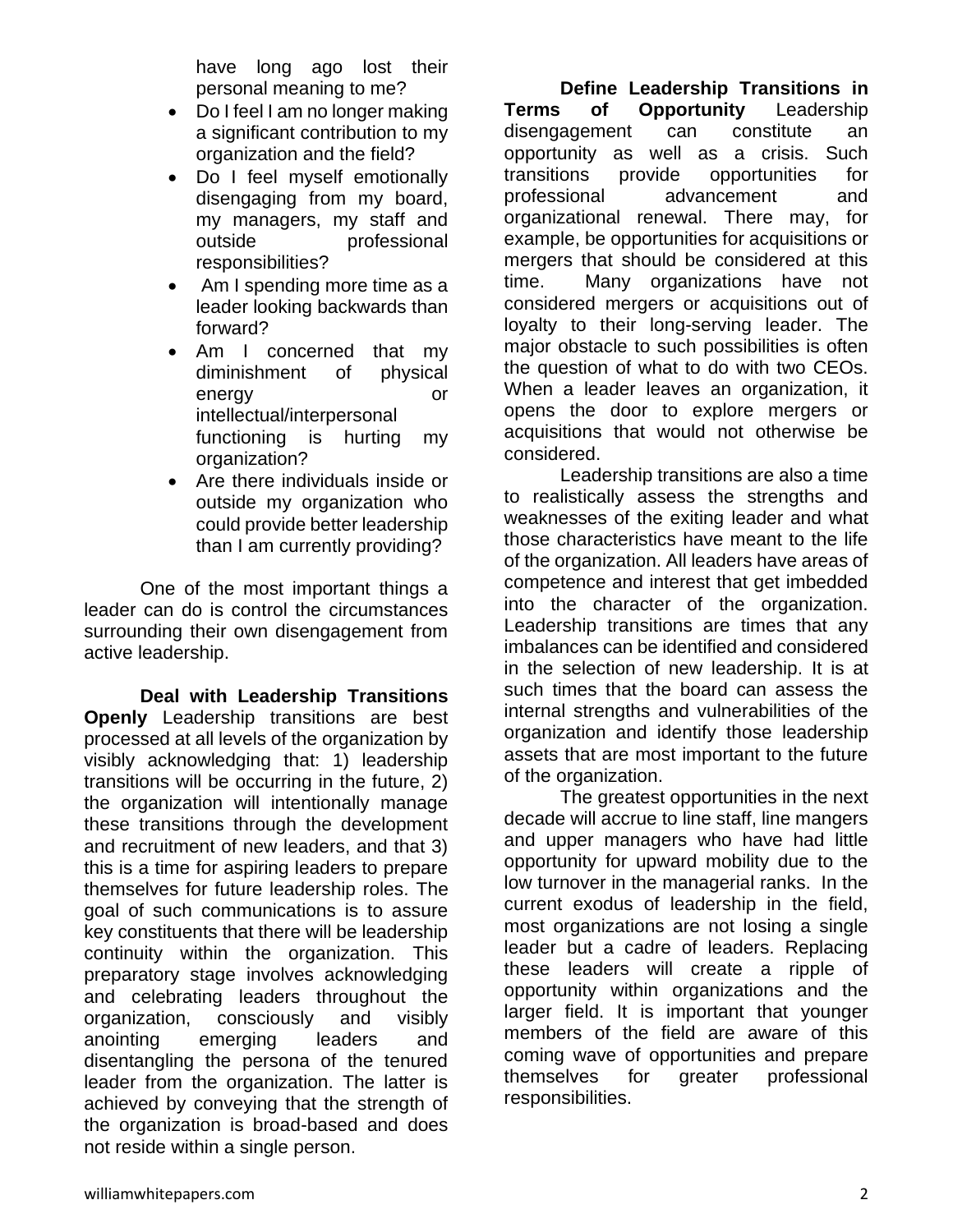**Develop an Exit Strategy: Permissions, Procedures and Processes to Guide the Disengagement Process** The separation of leaders from their organizations is not unlike the process of terminating a service relationship between a therapist or therapeutic team and a client. This process can be actively managed by acknowledging the future disengagement of the leader, by providing the leader permission to disengage, and by creating rituals that facilitate loosening the bonds between the leader and the organization.

These healthy permissions, procedures and processes provide an antidote to more toxic processes that sometimes accompany career disengagement. The latter include agency boards' angrily scapegoating and prematurely extruding a longtime leader, leaders precipitously disengaging, and leaders setting their replacements up for failure (e.g., withholding critical information, inciting staff antagonism toward the new leader). Leaders who do not prepare themselves emotionally for this end stage are prone to prolong the disengagement process by retiring and then returning--again and again. Where a founder/leader has long been at the center of the emotional life of the organization, an outside consultant may be helpful in planning, facilitating and evaluating the disengagement and leadership transfer process.

**Create Leadership Development and Succession Plans (and Create Them Early)** The leadership development plan assures development of a cadre of leaders capable of assuming the leadership reins of the organization. Such plans outline strategies to identify aspiring leaders and to develop these leaders through further academic training, internal or external leadership development institutes and mentorship opportunities. Leadership development requires time and resources, making it important to develop and implement such plans long before key leaders leave their full-time positions. Like a number of organizations, Chestnut Health Systems (CHS) has a large core of its longtenured executive, managerial and clinical leaders who will retire within a rapidly approaching five-year window. To help fill this void, we utilize a 70-member leadership council (that meets quarterly for training, teambuilding and leadership development) and are developing a new supervisory training program and a leadership development institute for aspiring leaders within the organization.

Where the leadership development plan focuses on the development of new leadership, a leadership succession plan structures the process through which current leaders will disengage from the organization and transfer their responsibilities to others. This plan should be jointly developed by the CEO, his or her executive staff and the executive committee of the board. The duties of the latter are to insist on leadership development and succession planning and to monitor the implementation of these plans.

Succession planning at CHS involves two distinct scenarios. The first is a plan for the orderly transfer of responsibilities in response to the temporary incapacitation of the CEO. The second is the interim transfer of responsibilities in response to retirement or a more sustained or permanent incapacitation or death of the CEO. CHS utilizes an Executive Leadership Council as its central management structure and the ten members of this council are also charged with the responsibility of developing leadership succession plans that cover these same eventualities for their organizational units.

**Develop Leaders at All Levels and in All Positions** At CHS, our initial concern with leadership development focused on the coming retirement of our core group of senior administrative and clinical leaders. As we began to address this concern, we developed a broader vision of developing leadership at all levels of the organization. Fulfilling this vision of distributed leadership is leading us to screen all new job applicants for leadership qualities, evaluate leadership as a dimension of performance evaluations, reward leadership as a desired quality in all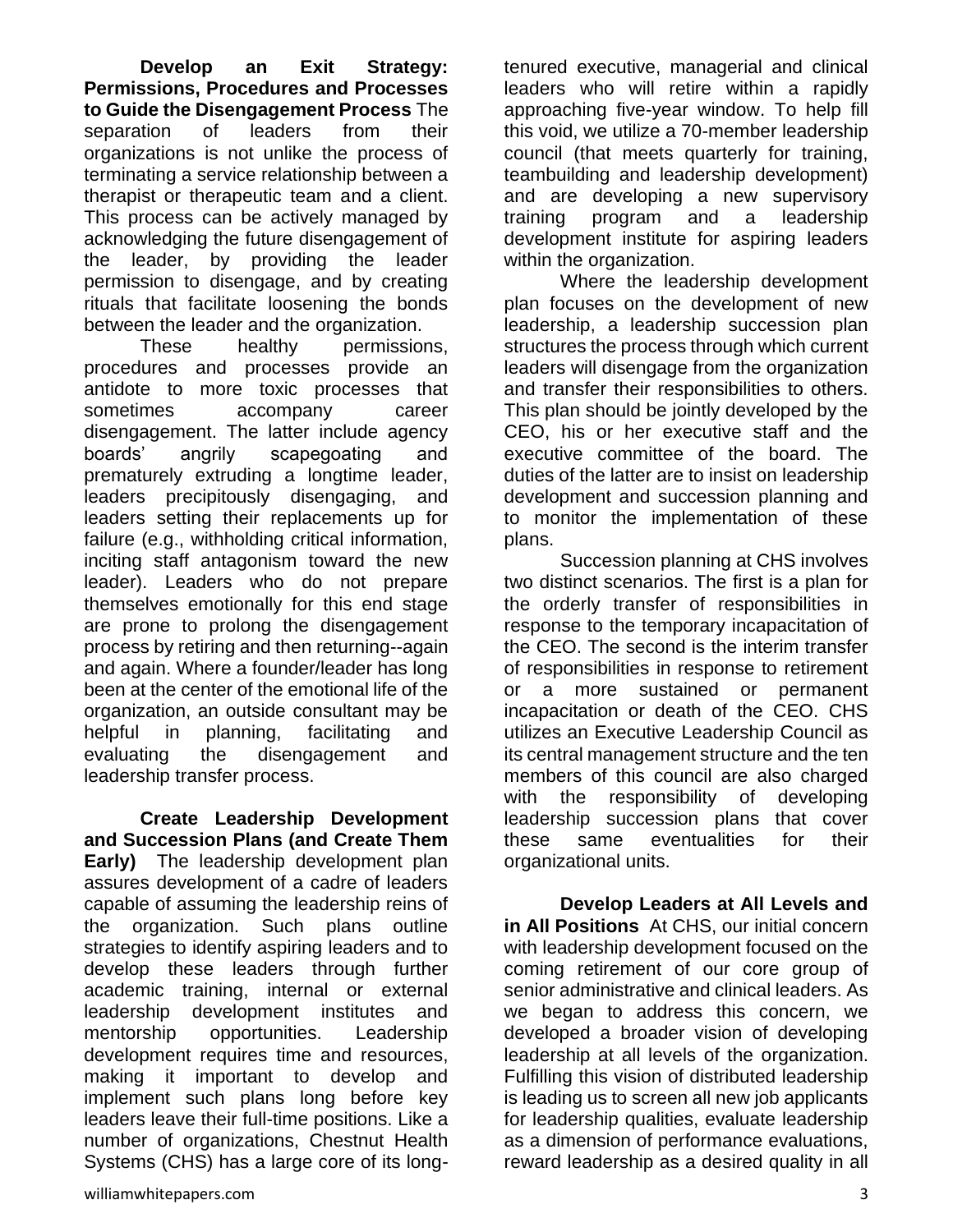CHS staff and develop new internal and external staff development resources.

As we help our organizations develop and recruit the next generation of leaders, it is important to free ourselves from our own histories and to see the needs of our organizations and the field with fresh eyes. Most of the current generation of leaders entered their roles well trenched in the culture and values of addiction treatment, but spent most of their careers acquiring the managerial and technical skills to lead their organizations. In this system, the career path was often one of counselor, supervisor, unit director, clinical director and executive director / CEO. As these organizations have grown in size and complexity and as the operating environments of these organizations have become more demanding, replicating that style of leadership preparation may not be desirable or even possible. It is likely that the next generation of top leaders will need to bring great managerial and technical skills and will need to learn the culture and values of addiction treatment as they enter and serve the field.

**Solidify Your Legacy** Over the course of our careers, each of us has experienced hope that we might leave some lasting legacy to our organization and the larger field. As the end of our careers approaches, it is a good time to review the nature of that legacy and focus on bringing to fruition our final contributions. For some, that legacy will be a stable, financially solvent, high quality service organization. For others, it will be a well-trained clinical team, the organization of some new service initiative, procurement of funds for a special project, the mentoring of one's replacement or passing along one's knowledge in some durable form (e.g., a book or training video). Reflections on one's legacy can help focus the leader's final years and months and fill this time with renewed energy and meaning. Such reflections can identify precisely how we can best use our remaining time in our organization.

Generating renewed purpose at the end of a career can help solidify one's overall career satisfaction and enhance the sense of "leaving while on top." Many of today's aging leaders entered their careers during the frontier days of transitioning addiction treatment from a social movement to a legitimate professional field. Some will find great satisfaction in moving back to the frontier boundaries of the field during the last stage of their career, e.g., looking for new areas of service innovation or broader business opportunities that will help maintain the organization's core mission. The goal is to find a zone of activity in which one can be as energized at the end of one's career as one was at the beginning of that career.

**Pass It On (It's Time for Focused Mentoring)** The accomplishments that have marked our careers have been more than a product of our own intelligence, skill and effort. Luck of circumstance and the guidance of others contributed to these achievements. Particularly important were individuals who believed in us, mentored us and opened doors of opportunity for us along the way. One way of expressing our gratitude for such assistance is to pass that encouragement and opportunity on to the next generation of leaders in addiction treatment. Courtenay Baylor, a lay alcoholism psychotherapist at the Emmanuel Clinic in Boston in 1913, initiated the tradition of intergenerational mentoring among the lay psychotherapists (the first paid addiction counselors). Baylor taught other lay therapists that their helping careers were not complete until they had recruited and training their replacements. This masterapprentice tradition is still worthy of emulation.

We recommend that departing leaders increase the time they spend teaching, mentoring, modeling core organizational values and conveying the oral history of the organization and the larger field to the coming generations of addiction professionals. Each of us must ask ourselves what distinguishes addiction treatment from all other arenas of health and human service, and try to convey this historical essence to those who have no memories of a world without specialized